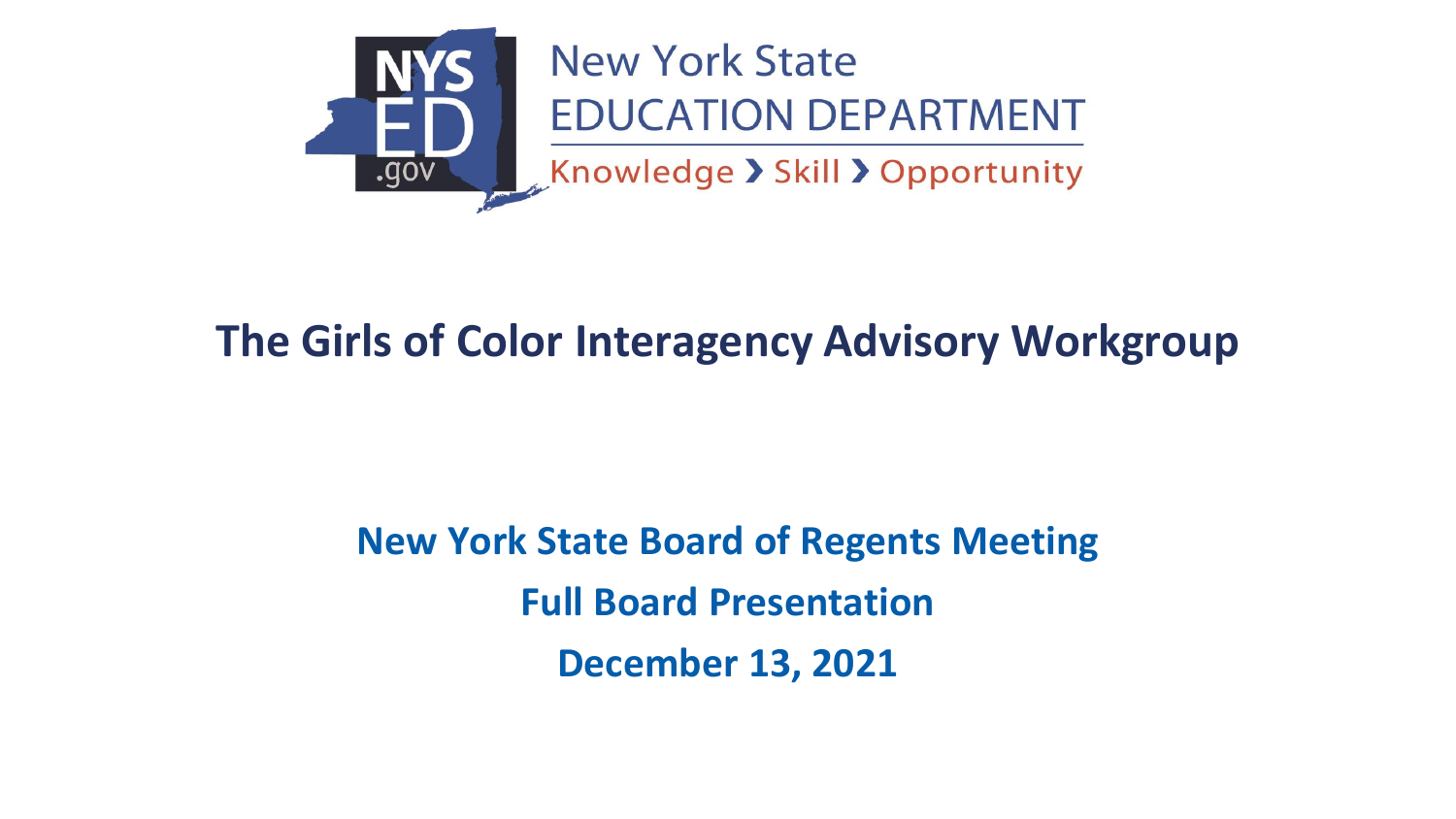### **Trauma-Informed Approaches in School**

# **Supporting Girls of Color and Rethinking Discipline**

**September 2016**



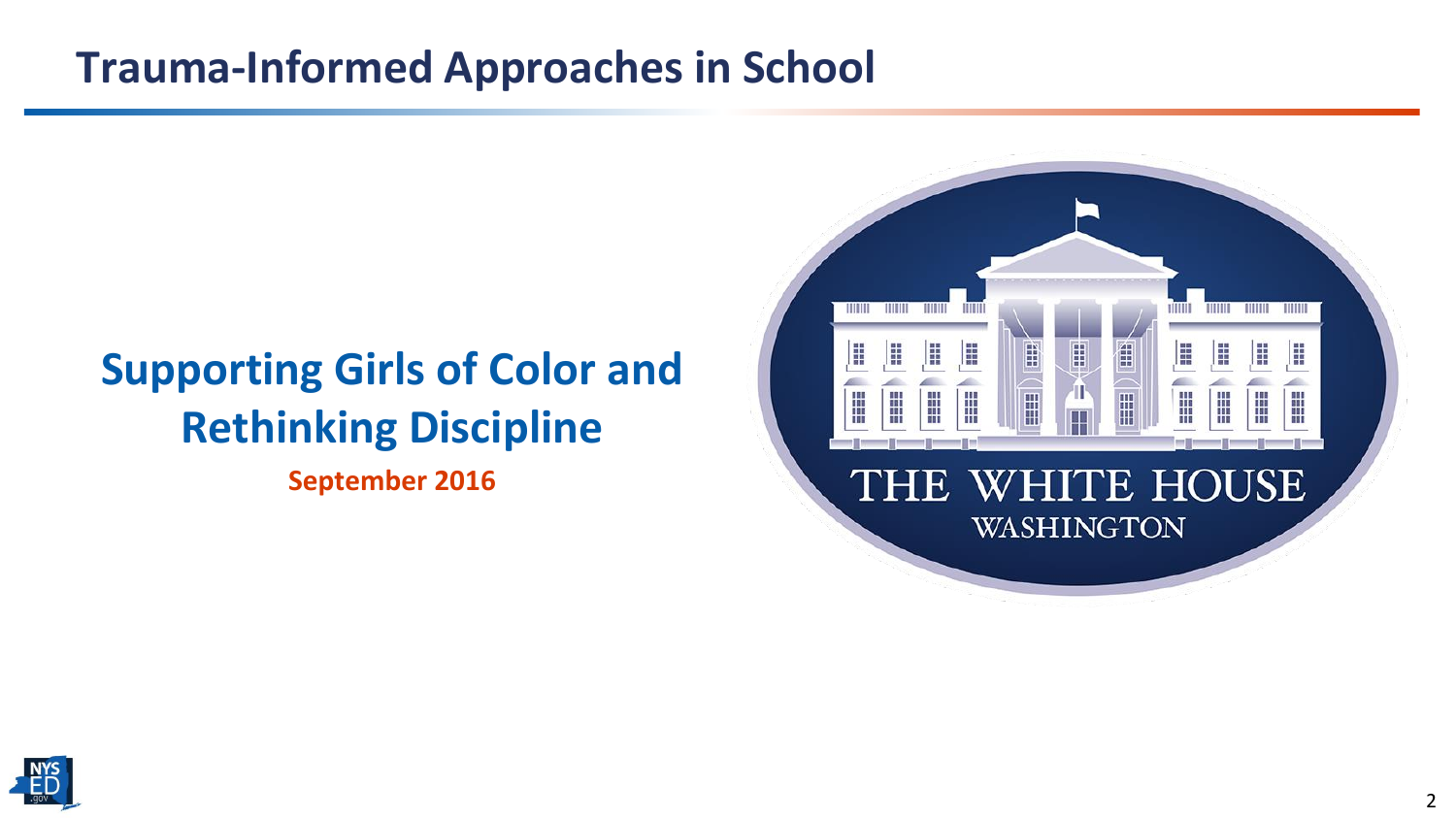# **The Girls of Color Interagency Advisory Workgroup Goals**

- **To improve outcomes, provide opportunities, and address the unique needs of girls of color so they are ready and able to succeed in school and life;**
- **To focus on learning about best practices on trauma responsive schools;**
- **To engage in authentic conversations around systemic racism and other "isms" associated with the challenges in our society, hence in our schools, that directly impact our girls of color; and**
- **To discuss "what works" while reviewing data and understanding disparities and needs of girls of color.**



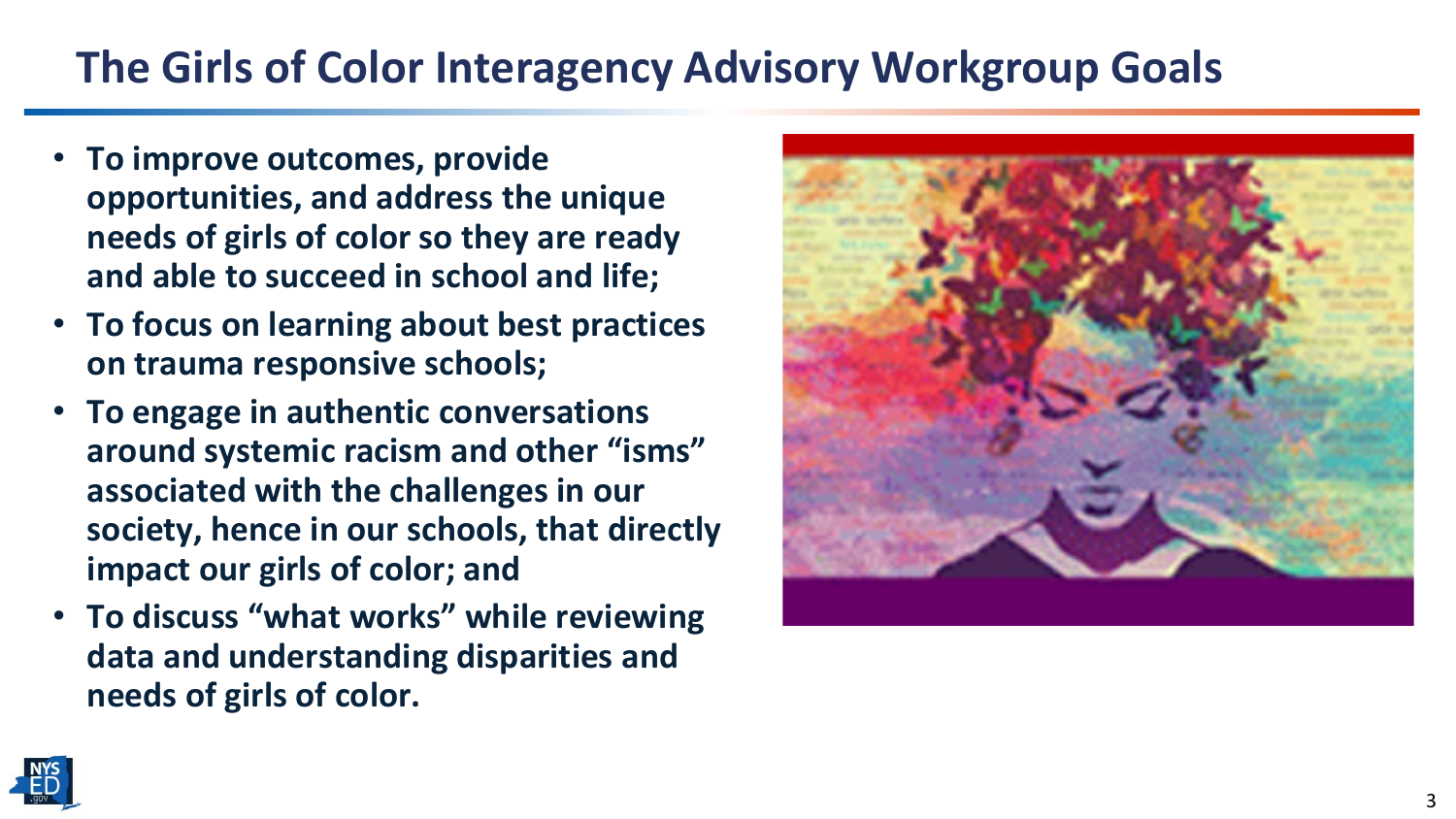# **Guiding Principles**

- **Mutual respect between youth and adults**
- **Trust**
- **Feeling comfortable, respected when entering school**
- **Fairness and accountability in discipline**
- **Educational access and equal opportunity in the classroom**
- **Communication**
- **Transparency in rules**
- **Learning goals that adapt to needs/circumstances of each student**
- **Guiding and effective leadership**
- **Diversity in adult leaders**
- **Mediation**
- **Real youth voice – not symbolic**
- **Empowering young women of color**



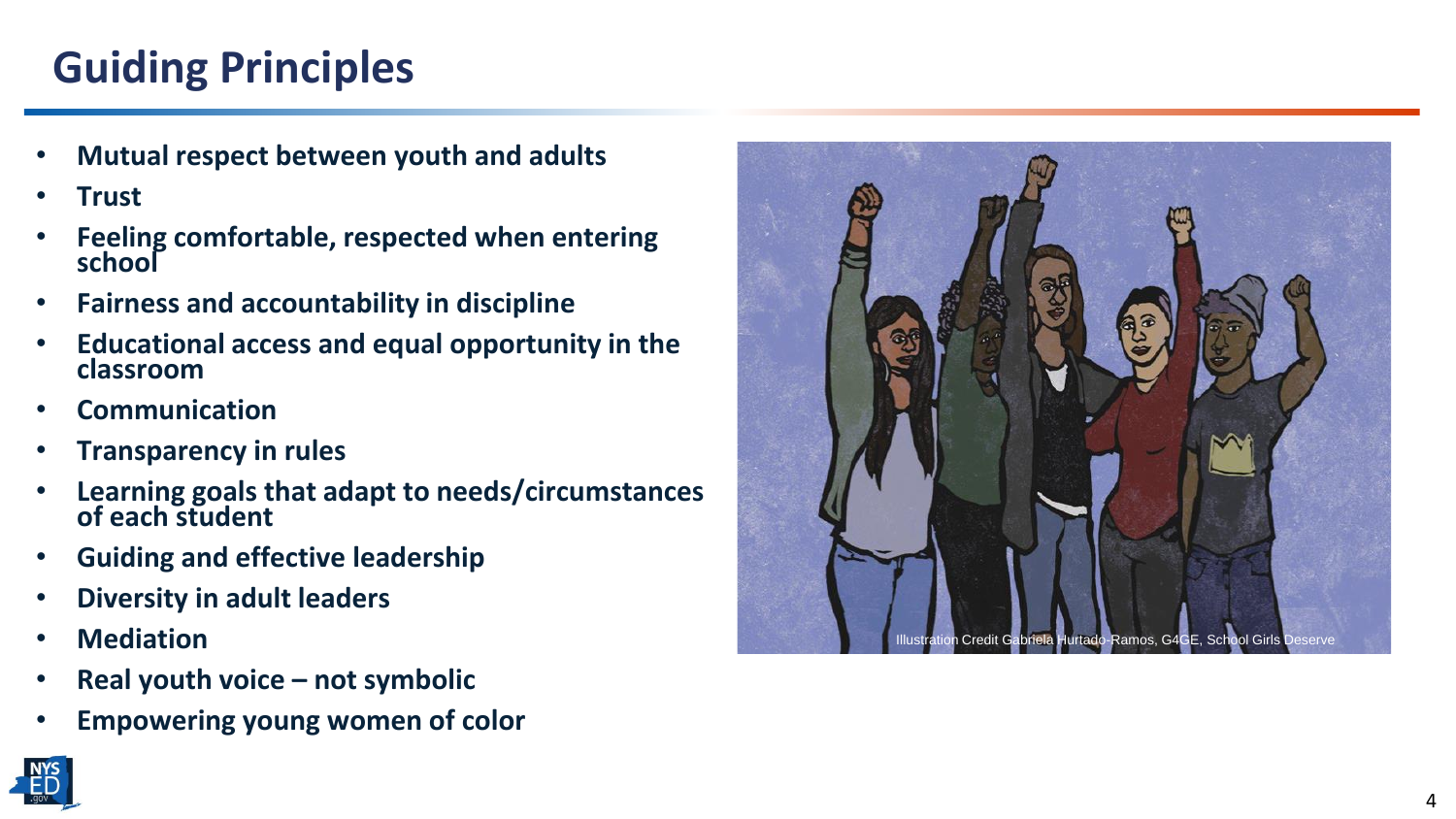## **Girls of Color Interagency Advisory Workgroup**

- **NYSED Office of Student Support Services**
- **NYSED ACCES**
- **NYSED P12**
- **Albany City School District**
- **NYU Steinhardt**
- **Schenectady City School District**
- **New York City Department of Education**
- **Port Morris School of Community Leadership**
- **South Bronx Academy of Applied Media**
- **CUNY School of Medicine**
- **Capital District YMCA**
- **Alliance for Quality Education**
- **Parents**
- **Community Leaders**
- **NYS Division of Criminal Justice Services**
- **NYS Office of Children and Family Services**
- **Girls for Gender Equity**
- **My Sister's Keeper NYC**
- **Vera Institute of Justice**
- **Wayne County Youth Advocate Program**
- **My Brother's Keeper Wayne County**
- **Westchester County Youth Bureau**

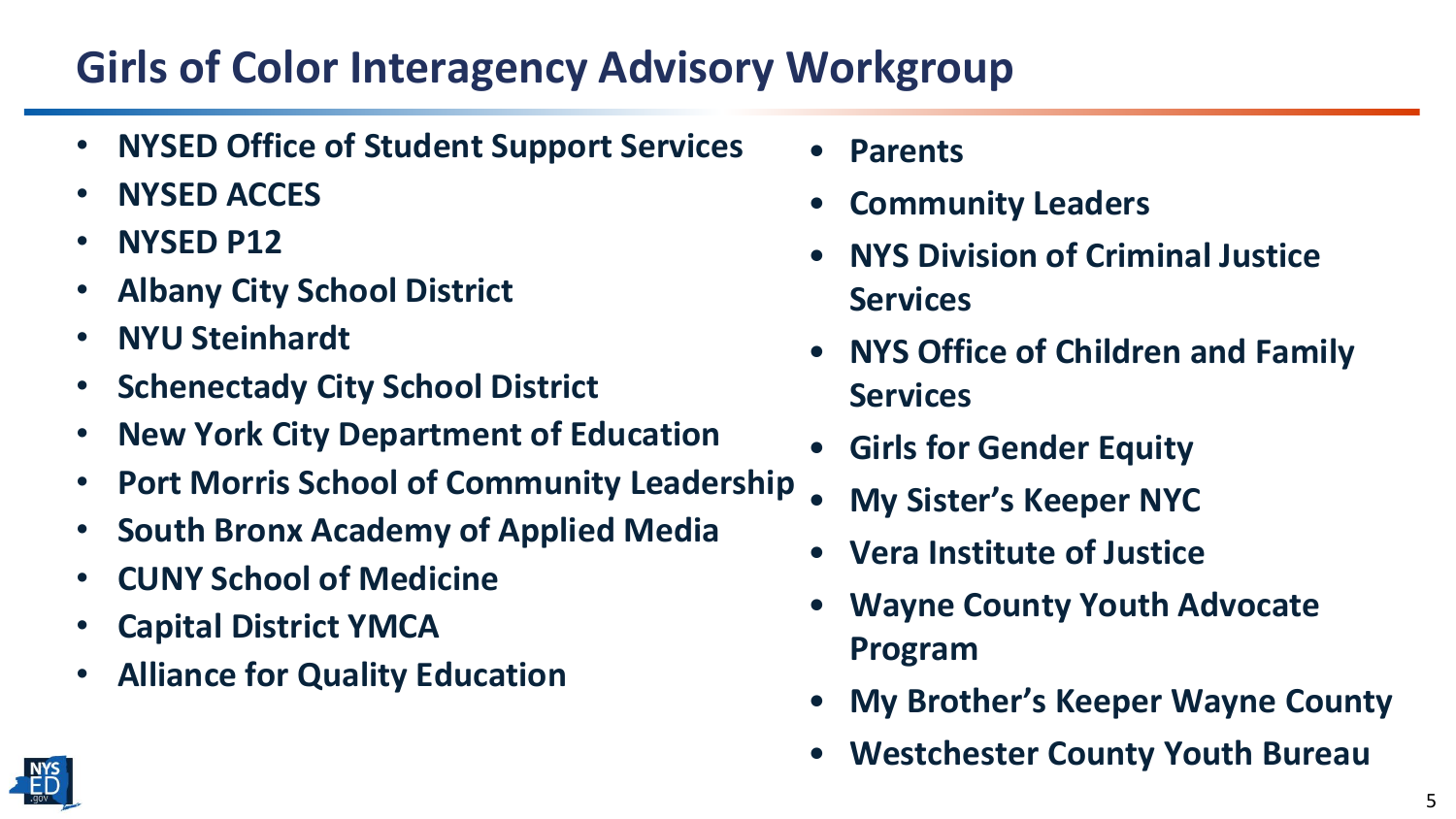### **Understanding the CROWN Act**



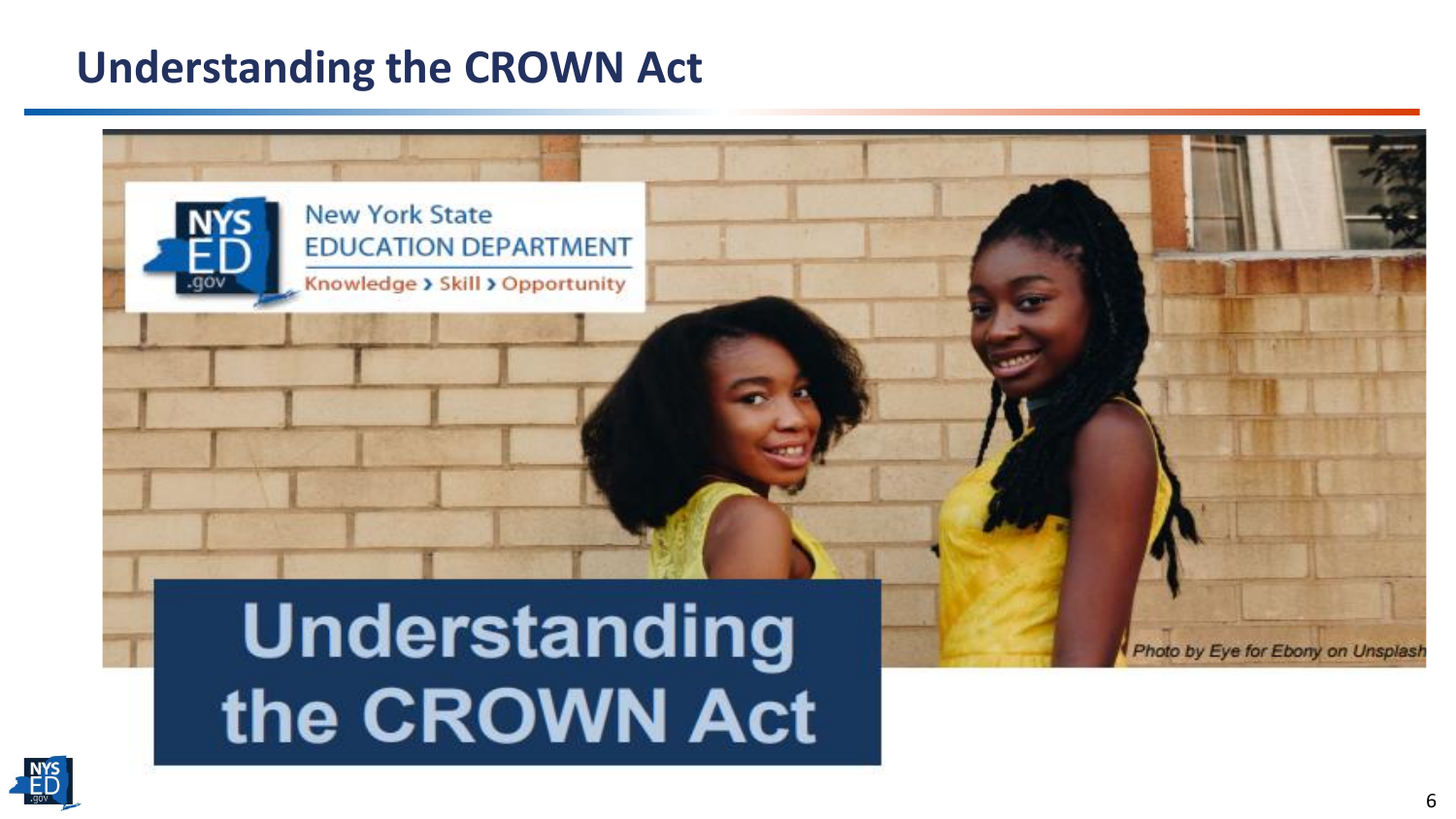### **Understanding the CROWN Act**



### International Day of the Girl

Digital Generation. Our Generation.





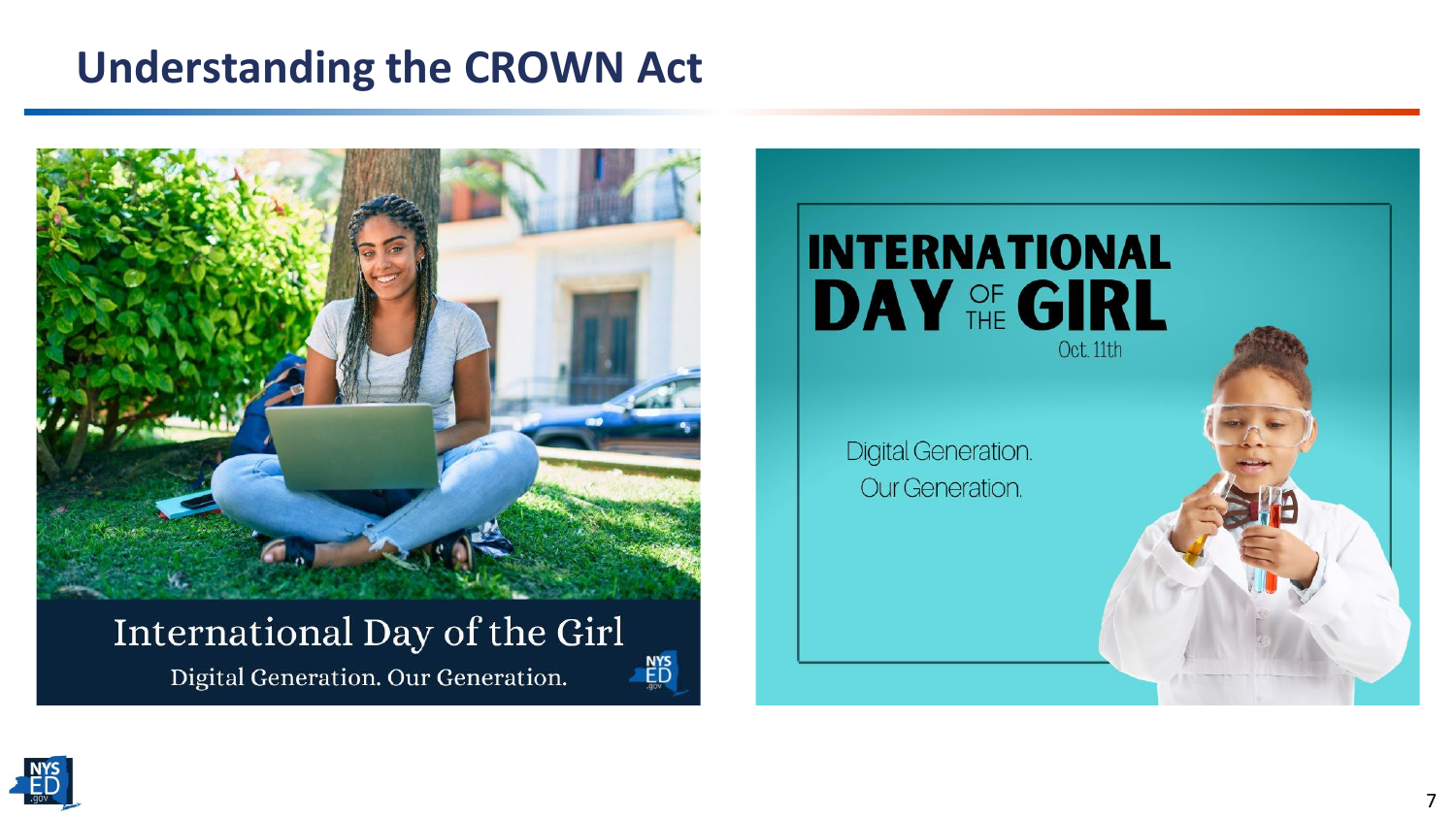#### **Data Snapshot: 2017-2018 National Data on School Discipline by Race and Gender**



Copyright © 2020 Georgetown Law Center on Poverty and Inequality

https://genderjusticeandopportunity.georgetown.edu/wp[content/uploads/2021/04/National-Data-on-School-Discipline-by-Race-and-](https://genderjusticeandopportunity.georgetown.edu/wp-content/uploads/2021/04/National-Data-on-School-Discipline-by-Race-and-Gender.pdf)Gender.pdf

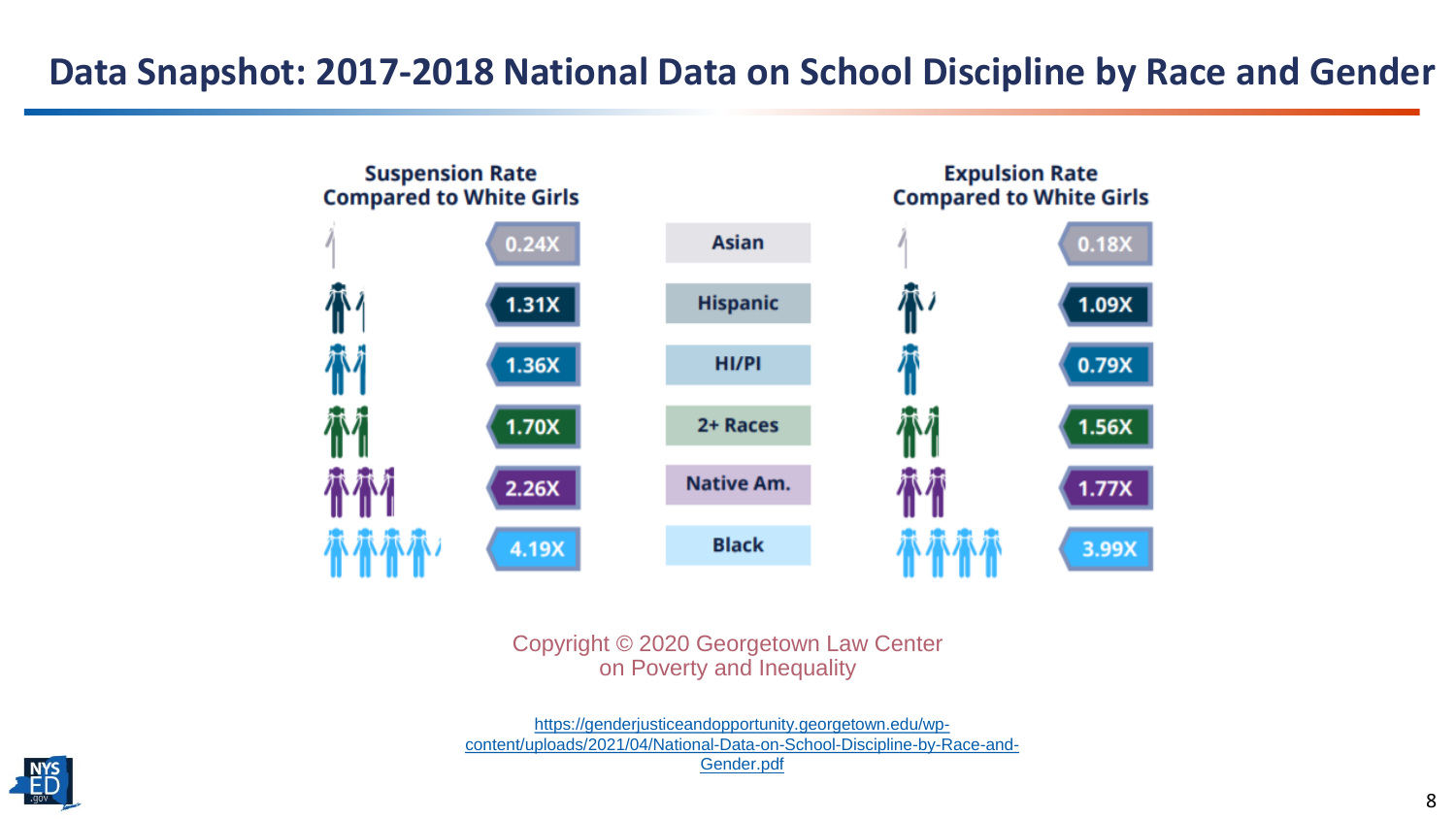#### **Data Snapshot: 2017-2018 National Data on School Discipline by Race and Gender**



Copyright © 2020 Georgetown Law Center on Poverty and Inequality